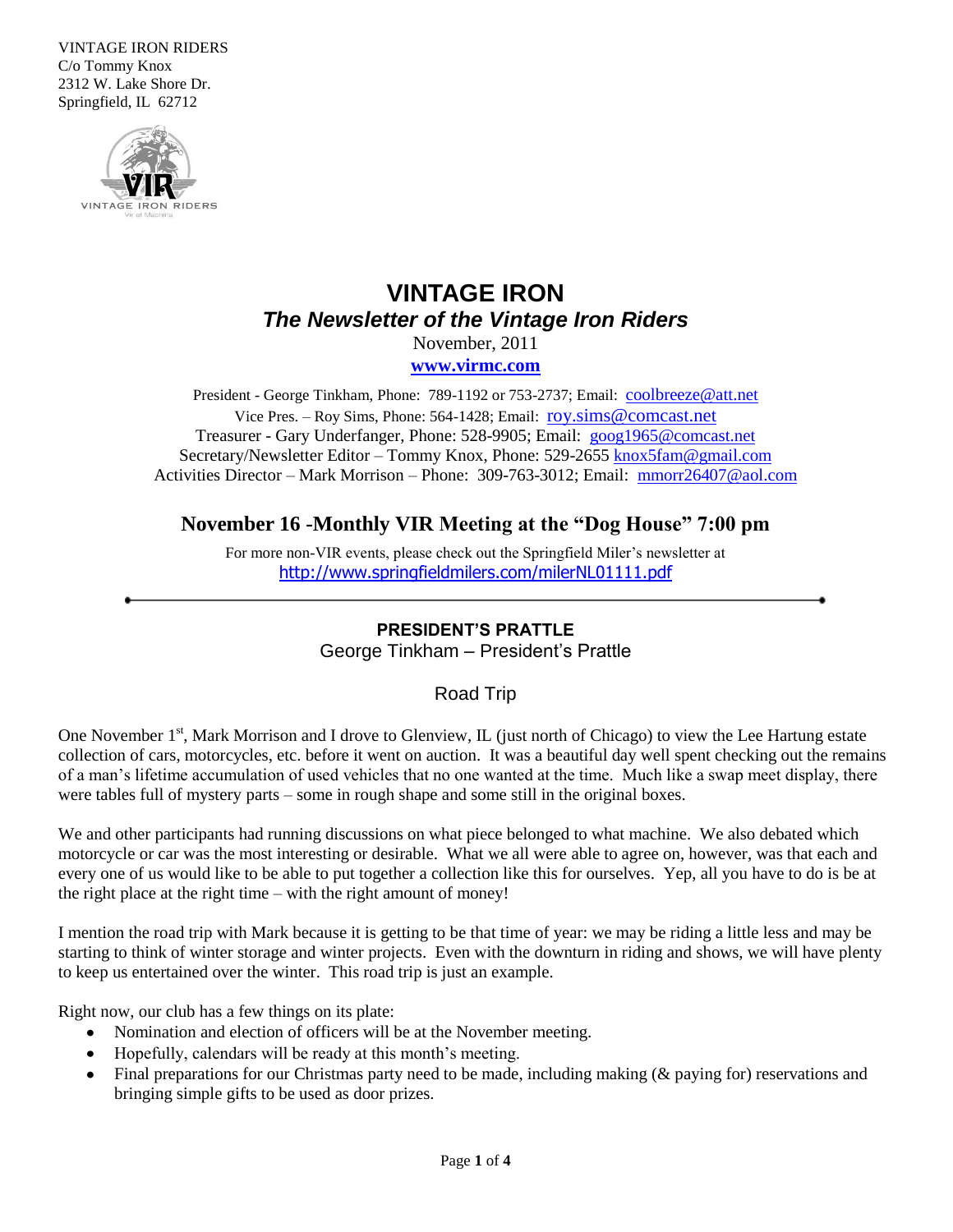Our clothing order must be completed by this month's meeting for people who want to give V.I.R. products as Christmas gifts.

With all this going on, please do not be too busy to enjoy the season. Each day is a gift to be cherished. I look forward to enjoying the season with all of you.

### **ACTIVITIES**

### **MOTORCYCLE EVENTS CALENDAR FOR 2011**

| November 16 | VIR Monthly Meeting - 7pm  |
|-------------|----------------------------|
| November 27 | Sid Wood Memorial Toy Run  |
| December 21 | <b>VIR Christmas Party</b> |

The Christmas party will be held on December 21 at 6:00 pm at The Doghouse. There will be a \$5.00/person charge for each meal. Meals can be chosen from the following menu:

> Spaghetti w/ meat sauce Served w/ garlic bread, dinner salad & dessert

Lasagna (meat or veggie) or Stuffed Portobello Mushroom Ravioli in Alfredo sauce Served w/ garlic bread, dinner salad & dessert

Fried Chicken, Baked Herb Chicken, Roast Beef, Glazed Ham or Seasoned Baked Pork Chops Choice of corn or green beans plus 1 side (AuGratin, Baked, or Mashed Potato [with gravy], Rice Pilaf or Baked Beans) & dinner rolls

All entrees include Coffee and Ice Tea; Cash bar available

### **ORDERS AND MONEY DUE TO ROY SIMS (546-1428 OR 720-3945) NO LATER THAN NOVEMBER 30**

Members are encouraged to bring an inexpensive gift for a gift exchange. Motorcycle-themed gifts are best but any gift you think a rider would like is great. Plan to attend and show support for the club and appreciation to the Doghouse. Spouses are welcome; I'm bringing my wife, Tracy, who is composing this Newsletter right now!

# **28th Annual Sid Wood Memorial Run**

Sunday, November 27, 2011 Pipefitters Local 137 2880 E. Cook Street, Springfield, IL 62703

Sign up Noon – 2:00 pm Ride will begin at 2:00 pm from the Pipefitters Hall And end up at Contact Ministries,  $11<sup>th</sup>$  and Adams Street

Bring Donations of Cash\*\*\*Food\*\*\*or Toys

### **Officers' Elections**

The offices of President, Vice President, Treasurer, Activities Director and Secretary will be open for nomination and election at the November meeting. If you are interested in serving in one of these capacities, you can nominate yourself.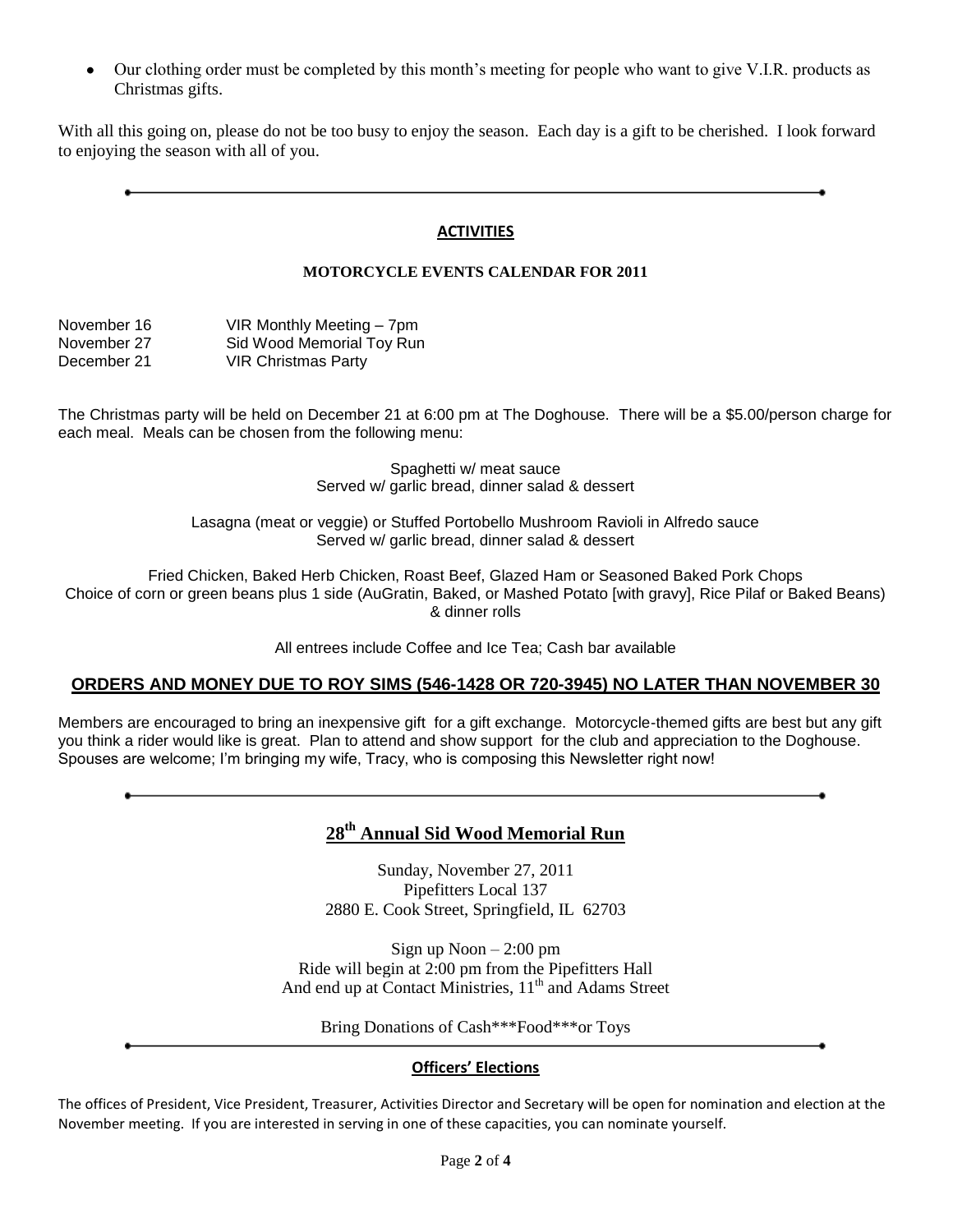### **Clothes Order**

A new hoodie, sweatshirt, ball cap or tee shirt with the VIR Logo would sure look great under your Christmas tree this year. Roy Sims will be taking orders at the November meeting and placing orders the next day. Check out the catalog he'll have available at the meeting and place your order in time for Christmas.

> **"Vintage Visdom"** *I don't want a pickle, I just want to ride my motorsickle.* ˜Arlo Guthrie

*Everything looks better from the inside of a motorcycle helmet.* **~**Anon

### **Minutes of Meeting**

### **Vintage Iron Riders**

## **Dog House/Break Time OCTOBER 19, 2011**

7:00pm Social Hour

7:05pm Meeting called to order, pledge of allegiance recited. Vice President Roy Sims conducted the meeting in Pres. George Tinkham's absence. Motion to approve Minutes from September meeting by Dave Drum, seconded by Mark Morrison. Bill Flair was welcomed as a guest. Joel Pitchford was proffered as a new member and voted into membership by hand vote.

Roy Sims recounted that the Ride to Ron's was a great weekend and may shoot for the second week in October for next year's ride.

On October 8, George Tinkham took his Indian Chief to the Toys for Tots cruise in at Lowe's.

On October 13 there was a Bike Night at Quaker Steak. Members of the club that attended event have high expectation that this could be a great activity for the club in the future.

A request was made for a volunteer to handle products for fall and winter. Regrettably, no one came forward at this time.

Treasurer's Report: Gary Underfanger reported that the club has a balance of \$3,985.05.

2012 Calendars: Cuyler Coleman reported difficulty formatting the software for the calendar. Motion made by Dave Drum and seconded by Cuyler Coleman, and approved by vote of the club to buy new software to produce 2012 calendars. \$40.00 is estimated to be spent on the software.

Christmas Party: Location changed from Golden Coral to the Doghouse. Motion made Dennis Yates, seconded by Leroy Solomon and approved by the club. A copy of the menu will be in the November newsletter.

Activities: The A.B.A.T.E. toy run is Sunday, Oct. 23. Contact Ministries Toy is in its 28th year, but a permit is now required, so those attending will meet at Pipefitters Local and ride to Contact Ministries without escort.

New Business: George Tinkham is considering a car trip to Glenview, IL to view a spectacular collection of vintage motorcycles to be auctioned off later. Jim Davis reported a Silver Pidgeon motorcycle that sold for \$1,500. He also donated a brand new helmet with proceeds from the sale of the helmet going to the Downed Rider Fund.